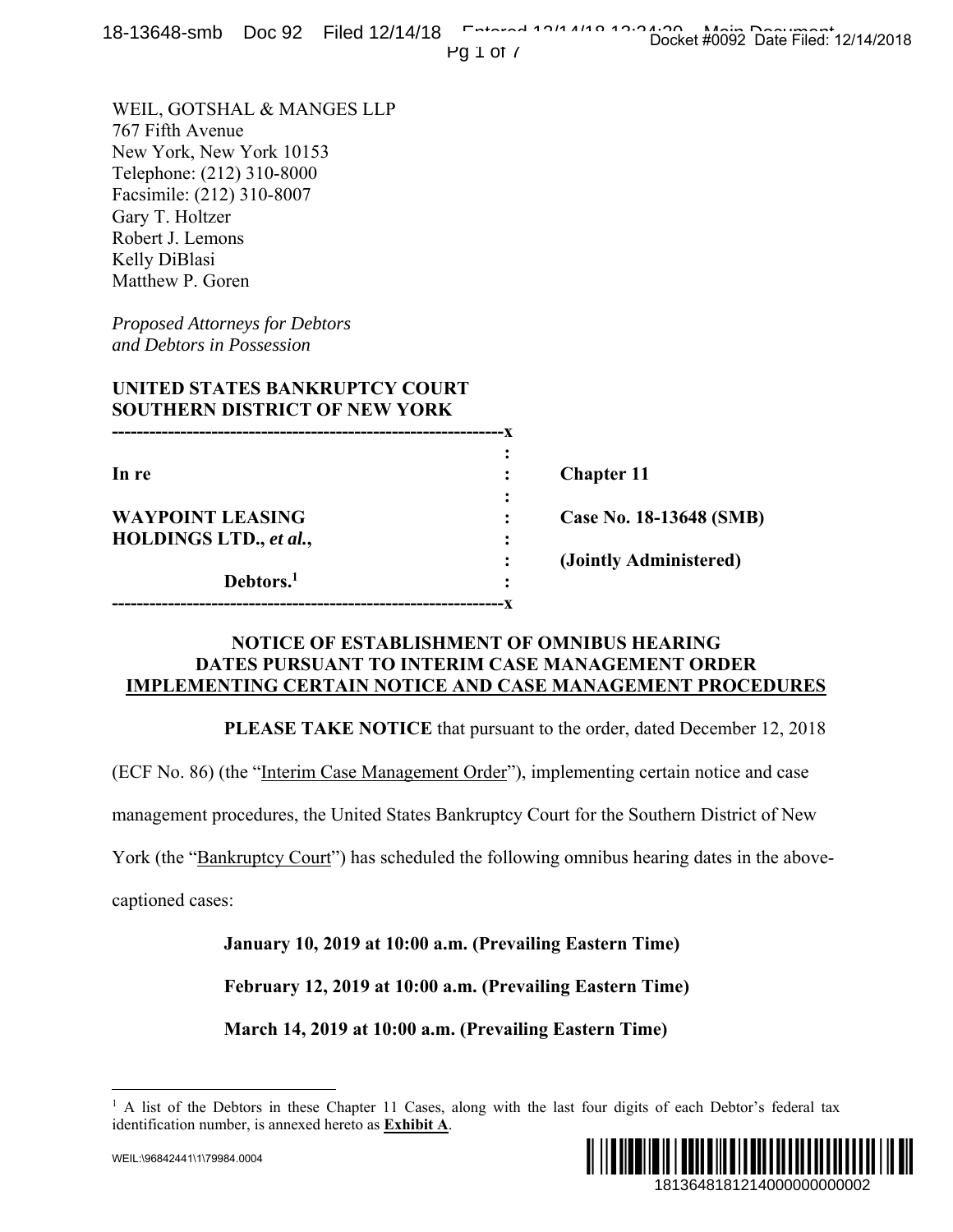#### 18-13648-smb Doc 92 Filed 12/14/18 Entered 12/14/18 13:34:20 Main Document Pg 2 of 7

#### **April 16, 2019 at 10:00 a.m. (Prevailing Eastern Time)**

#### **May 16, 2019 at 10:00 a.m. (Prevailing Eastern Time)**

#### **PLEASE TAKE FURTHER NOTICE** that, except as otherwise ordered by the

Bankruptcy Court, the Interim Case Management Order governs the scheduling of all matters to

be heard on the foregoing hearing dates.

### **PLEASE TAKE FURTHER NOTICE** that the Omnibus Hearings will be held

before the Honorable Stuart M. Bernstein, United States Bankruptcy Judge, in room 723 of the

United States Bankruptcy Court for the Southern District of New York, One Bowling Green,

New York, NY 10004.

Dated: December 14, 2018 New York, New York

> /s/ Kelly DiBlasi WEIL, GOTSHAL & MANGES LLP 767 Fifth Avenue New York, New York 10153 Telephone: (212) 310-8000 Facsimile: (212) 310-8007 Gary T. Holtzer Robert J. Lemons Kelly DiBlasi Matthew P. Goren

*Proposed Attorneys for Debtors and Debtors in Possession*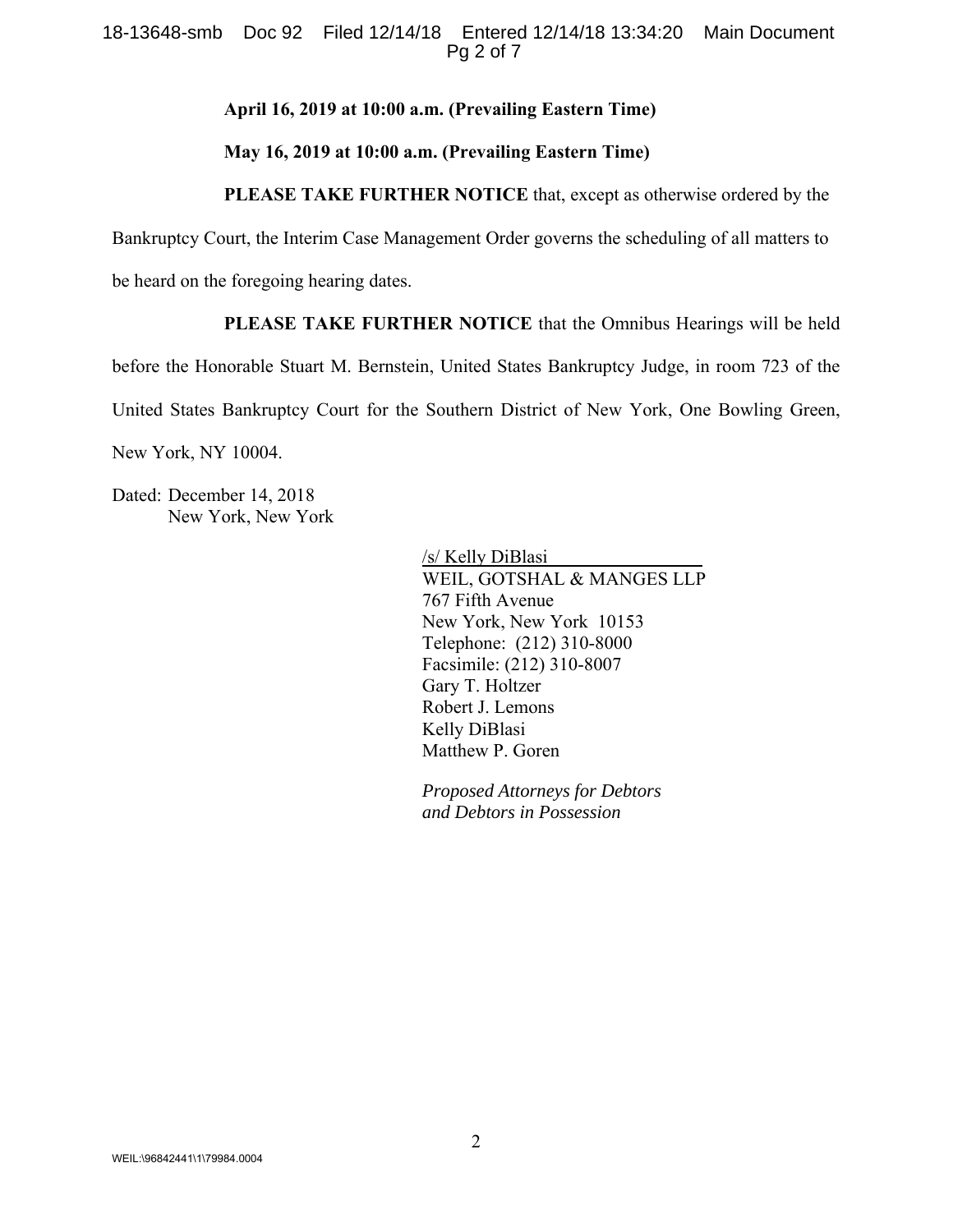18-13648-smb Doc 92 Filed 12/14/18 Entered 12/14/18 13:34:20 Main Document Pg 3 of 7

# **Exhibit A**

**Debtors**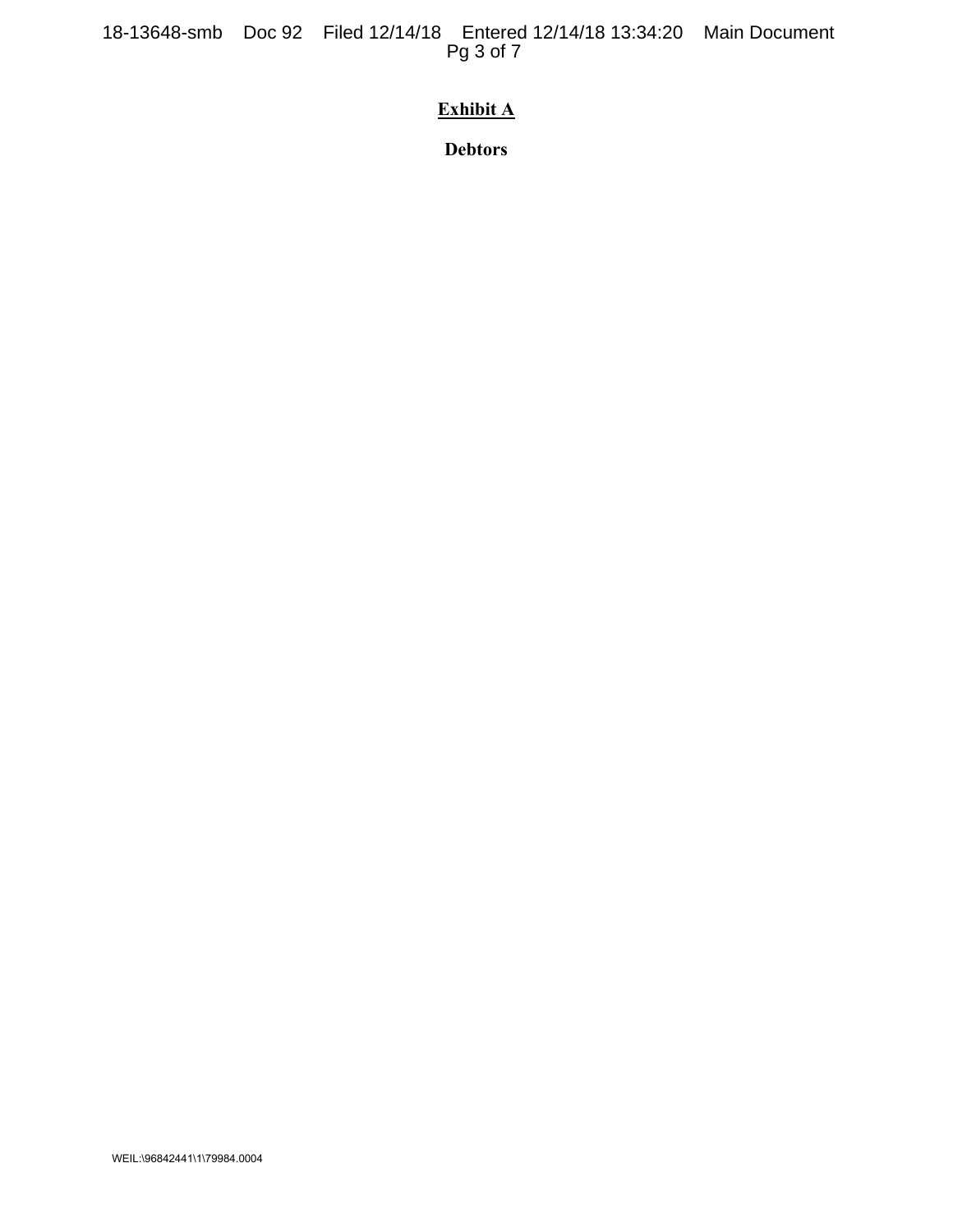### 18-13648-smb Doc 92 Filed 12/14/18 Entered 12/14/18 13:34:20 Main Document Pg 4 of 7

| <b>DebtorsDebtor</b>                         | Last 4<br>Digits of<br><b>Tax ID</b><br><b>Number</b> | <b>Debtor</b>                  | Last 4<br>Digits of<br><b>Tax ID</b><br><b>Number</b> |
|----------------------------------------------|-------------------------------------------------------|--------------------------------|-------------------------------------------------------|
| Waypoint Leasing Holdings Ltd.               | 2899                                                  | AE Helicopter (5) Limited      | N/A                                                   |
| Waypoint Leasing (Luxembourg)<br>S.à r.l.    | 7041                                                  | AE Helicopter (6) Limited      | N/A                                                   |
| Waypoint Leasing (Ireland)<br>Limited        | 6600                                                  | MSN 31141 Trust                | N/A                                                   |
| Waypoint Asset Co 10 Limited                 | 2503                                                  | <b>MSN 31492 Trust</b>         | N/A                                                   |
| MSN 2826 Trust                               | N/A                                                   | <b>MSN 36458 Trust</b>         | N/A                                                   |
| MSN 2879 Trust                               | N/A                                                   | <b>MSN 760543 Trust</b>        | N/A                                                   |
| Waypoint Asset Co 11 Limited                 | 3073                                                  | <b>MSN 760551 Trust</b>        | N/A                                                   |
| MSN 2905 Trust                               | N/A                                                   | <b>MSN 760581 Trust</b>        | N/A                                                   |
| Waypoint Asset Co 12 Limited                 | 0541                                                  | <b>MSN 760628 Trust</b>        | N/A                                                   |
| MSN 20042 Trust                              | N/A                                                   | <b>MSN 760631 Trust</b>        | N/A                                                   |
| <b>MSN 41202 Trust</b>                       | N/A                                                   | <b>MSN 760682 Trust</b>        | N/A                                                   |
| <b>MSN 920280 Trust</b>                      | N/A                                                   | <b>MSN 920022 Trust</b>        | N/A                                                   |
| Waypoint Asset Co 1E Limited                 | 6089                                                  | <b>MSN 920062 Trust</b>        | N/A                                                   |
| Waypoint Asset Euro 1F Limited               | 7099                                                  | <b>MSN 920125 Trust</b>        | N/A                                                   |
| <b>MSN 20093 Trust</b>                       | N/A                                                   | <b>MSN 9229 AS</b>             | N/A                                                   |
| Waypoint Asset Malta 1A Limited              | 2966                                                  | Waypoint Asset Co 3A Limited   | 6687                                                  |
| Waypoint Leasing Singapore 1<br>Pte. Limited | 2403                                                  | MSN 41371 Trust                | N/A                                                   |
| Waypoint Leasing UK 1A Limited               | 2226                                                  | Waypoint Asset Euro 1A Limited | 9804                                                  |
| Waypoint Asset Co 14 Limited                 | 1585                                                  | MSN 4466 Trust                 | N/A                                                   |
| Waypoint Asset Co 15 Limited                 | 1776                                                  | MSN 4469 Trust                 | N/A                                                   |
| Waypoint Asset Co 3 Limited                  | 3471                                                  | MSN 6655 Trust                 | N/A                                                   |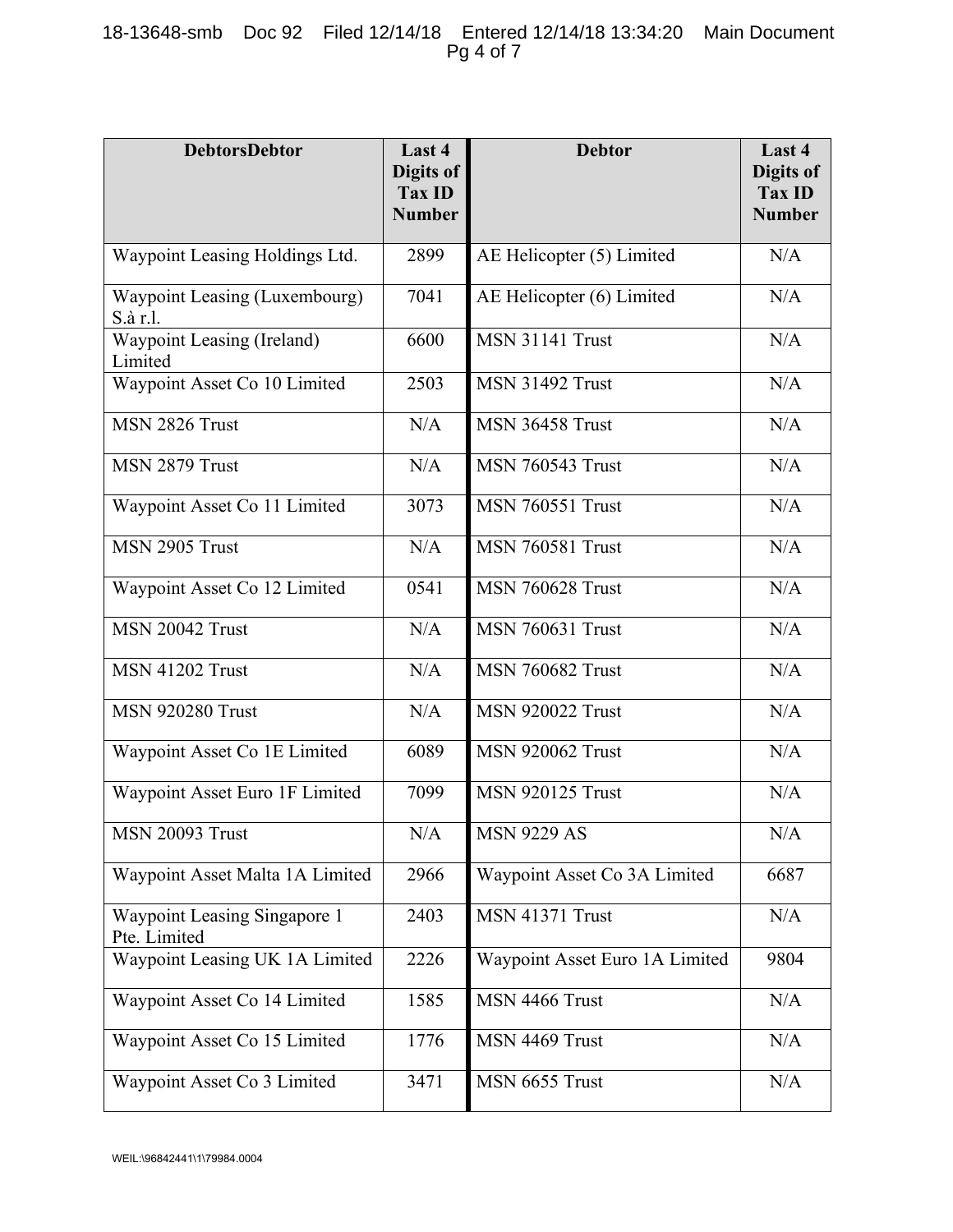# 18-13648-smb Doc 92 Filed 12/14/18 Entered 12/14/18 13:34:20 Main Document Pg 5 of 7

| <b>DebtorsDebtor</b>                  | Last 4<br>Digits of<br>Tax ID<br><b>Number</b> | <b>Debtor</b>                        | Last 4<br>Digits of<br><b>Tax ID</b><br><b>Number</b> |
|---------------------------------------|------------------------------------------------|--------------------------------------|-------------------------------------------------------|
| MSN 6658 Trust                        | N/A                                            | Waypoint Asset Funding 6 LLC         | 4964                                                  |
| Waypoint 760626 Business Trust        | N/A                                            | Waypoint Asset Co 7 Limited          | 9689                                                  |
| MSN 7152 Trust                        | N/A                                            | Waypoint Asset Euro 7A Limited       | 2406                                                  |
| MSN 7172 Trust                        | N/A                                            | Waypoint Asset Co 8 Limited          | 2532                                                  |
| Waypoint Asset Funding 3 LLC          | 4960                                           | <b>MSN 31041 Trust</b>               | N/A                                                   |
| Waypoint Asset Malta Ltd              | 5348                                           | <b>MSN 31203 Trust</b>               | N/A                                                   |
| Waypoint Leasing Labuan 3A<br>Limited | 8120                                           | <b>MSN 31578 Trust</b>               | N/A                                                   |
| Waypoint Leasing UK 3A Limited        | 0702                                           | <b>MSN 760617 Trust</b>              | N/A                                                   |
| Waypoint Asset Co 4 Limited           | 0301                                           | <b>MSN 760624 Trust</b>              | N/A                                                   |
| Waypoint Asset Co 5 Limited           | 7128                                           | <b>MSN 760626 Trust</b>              | N/A                                                   |
| MSN 1251 Trust                        | N/A                                            | <b>MSN 760765 Trust</b>              | N/A                                                   |
| <b>MSN 14786 Trust</b>                | N/A                                            | <b>MSN 920063 Trust</b>              | N/A                                                   |
| MSN 2047 Trust                        | N/A                                            | <b>MSN 920112 Trust</b>              | N/A                                                   |
| MSN 2057 Trust                        | N/A                                            | Waypoint 206 Trust                   | N/A                                                   |
| Waypoint Asset Co 5B Limited          | 2242                                           | Waypoint 407 Trust                   | N/A                                                   |
| Waypoint Leasing UK 5A Limited        | 1970                                           | Waypoint Asset Euro 1B Limited       | 3512                                                  |
| Waypoint Asset Co 6 Limited           | 8790                                           | Waypoint Asset Euro 1C Limited       | 1060                                                  |
| <b>MSN 31042 Trust</b>                | N/A                                            | <b>MSN 20012 Trust</b>               | N/A                                                   |
| <b>MSN 31295 Trust</b>                | N/A                                            | <b>MSN 20022 Trust</b>               | N/A                                                   |
| <b>MSN 31308 Trust</b>                | N/A                                            | <b>MSN 20025 Trust</b>               | N/A                                                   |
| <b>MSN 920119 Trust</b>               | N/A                                            | <b>MSN 920113 Trust</b>              | N/A                                                   |
| Waypoint Asset Funding 8 LLC          | 4776                                           | Waypoint Asset Co Germany<br>Limited | 5557                                                  |
| Waypoint Leasing UK 8A Limited        | 2906                                           | <b>MSN 31046 Trust</b>               | N/A                                                   |

WEIL:\96842441\1\79984.0004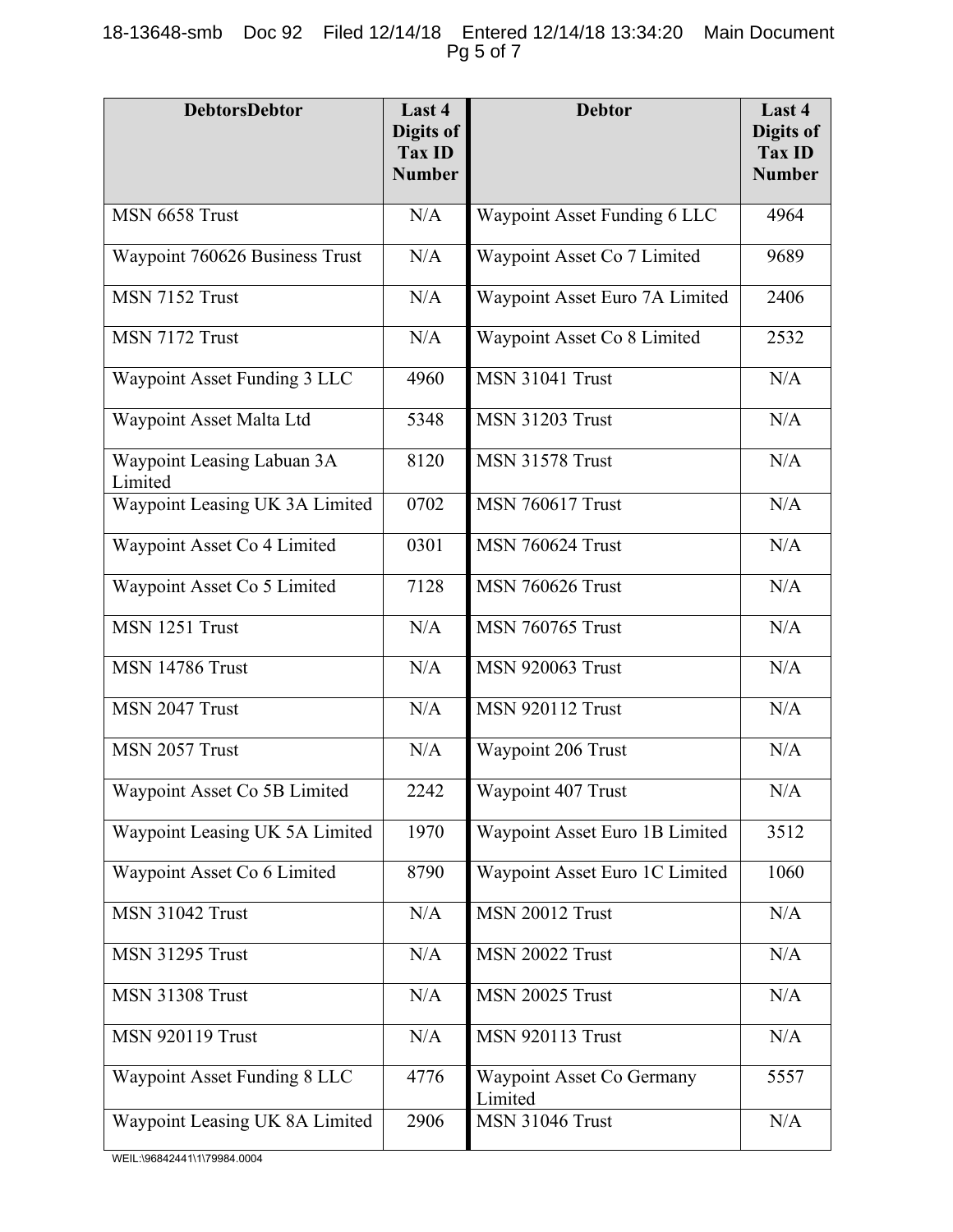# 18-13648-smb Doc 92 Filed 12/14/18 Entered 12/14/18 13:34:20 Main Document Pg 6 of 7

| <b>DebtorsDebtor</b>                                        | Last 4<br>Digits of<br>Tax ID<br><b>Number</b> | <b>Debtor</b>                         | Last 4<br>Digits of<br><b>Tax ID</b><br><b>Number</b> |
|-------------------------------------------------------------|------------------------------------------------|---------------------------------------|-------------------------------------------------------|
| Waypoint Leasing US 8A LLC                                  | 8080                                           | MSN 41511 Trust                       | N/A                                                   |
| Waypoint Asset Co 9 Limited                                 | 6340                                           | <b>MSN 760608 Trust</b>               | N/A                                                   |
| <b>MSN 20052 Trust</b>                                      | N/A                                            | <b>MSN 89007 Trust</b>                | N/A                                                   |
| <b>MSN 31312 Trust</b>                                      | N/A                                            | <b>MSN 920141 Trust</b>               | N/A                                                   |
| <b>MSN 41329 Trust</b>                                      | N/A                                            | <b>MSN 920152 Trust</b>               | N/A                                                   |
| <b>MSN 760538 Trust</b>                                     | N/A                                            | <b>MSN 920153 Trust</b>               | N/A                                                   |
| <b>MSN 760539 Trust</b>                                     | N/A                                            | <b>MSN 920273 Trust</b>               | N/A                                                   |
| <b>MSN 760541 Trust</b>                                     | N/A                                            | <b>MSN 920281 Trust</b>               | N/A                                                   |
| <b>MSN 760542 Trust</b>                                     | N/A                                            | MSN 9205 Trust                        | N/A                                                   |
| Waypoint Asset Co 1B Limited                                | 5795                                           | MSN 9229 Trust                        | N/A                                                   |
| <b>MSN 41272 Trust</b>                                      | N/A                                            | Waypoint Asset Co 1A Limited          | 1208                                                  |
| Waypoint Asset Co 5A Limited                                | 4148                                           | Waypoint Leasing Labuan 1A<br>Limited | 2299                                                  |
| <b>MSN 69052 Trust</b>                                      | N/A                                            | Waypoint Asset Co 1C Limited          | 0827                                                  |
| Waypoint Asset Euro 9A Limited                              | 2276                                           | Waypoint Asset Co 1D Limited          | 7018                                                  |
| Waypoint Asset Euro 1E Limited                              | 6050                                           | Waypoint Asset Co 1F Limited          | 6345                                                  |
| Waypoint Leasing UK 9A Limited                              | 5686                                           | Waypoint Asset Co 1G Limited          | 6494                                                  |
| Waypoint Asset Sterling 9A<br>Limited                       | 1161                                           | Waypoint Asset Co 1H Limited          | 7349                                                  |
| <b>Waypoint Asset Company</b><br>Number 1 (Ireland) Limited | 6861                                           | Waypoint Asset Co 1J Limited          | 7729                                                  |
| Waypoint Asset Euro 1D Limited                              | 1360                                           | <b>MSN 20159 Trust</b>                | N/A                                                   |
| Waypoint Asset Co 1L Limited                                | 2360                                           | <b>MSN 31431 Trust</b>                | N/A                                                   |
| Waypoint Asset Co 1M Limited                                | 5855                                           | <b>MSN 760734 Trust</b>               | N/A                                                   |
| Waypoint Asset Co 1N Limited                                | 3701                                           | <b>MSN 920024 Trust</b>               | N/A                                                   |